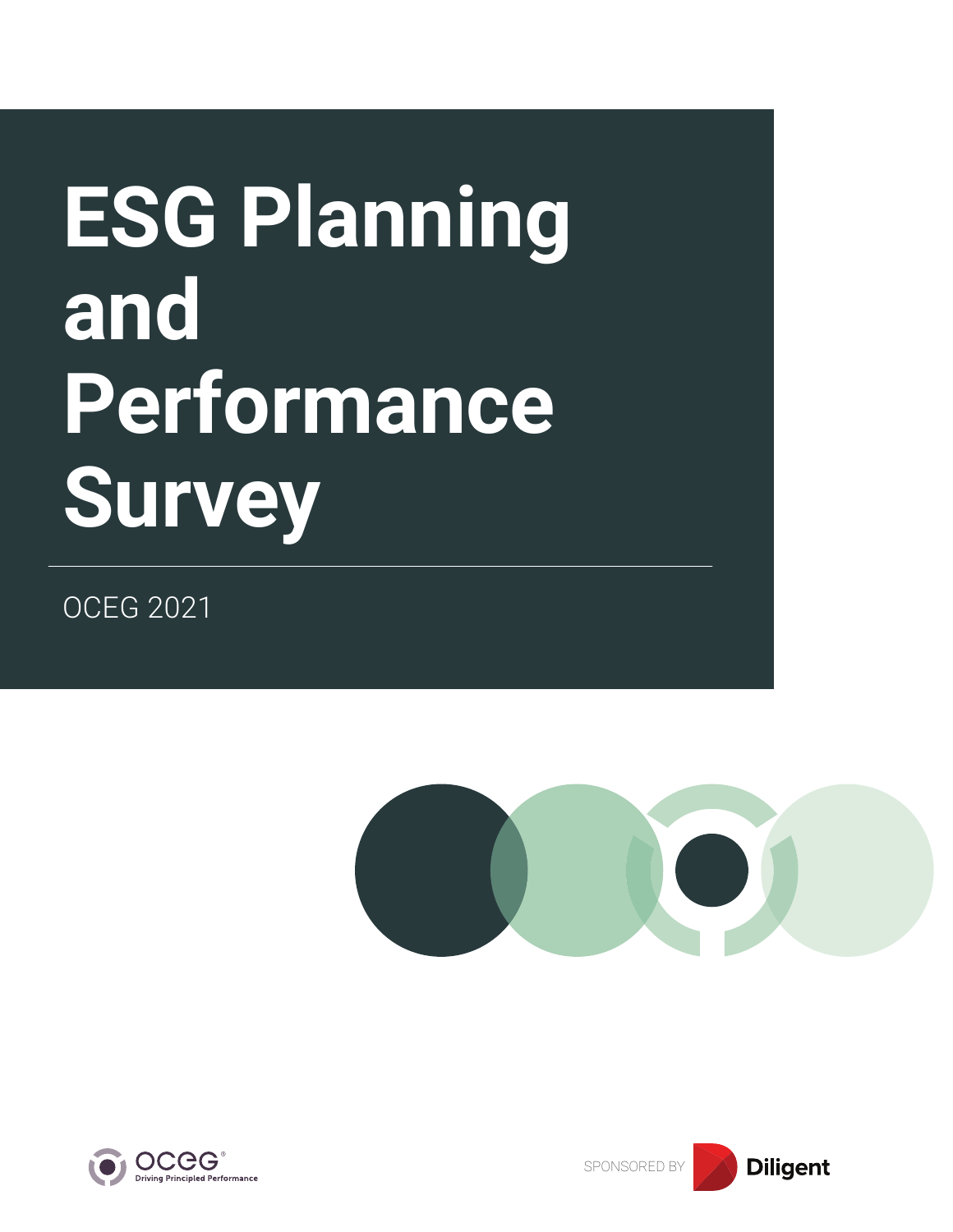# **ABOUT**



OCEG is a global, non-profit think tank and community. We invented GRC.

We inform, empower and help advance more than 100,000 members on governance, risk management, and compliance (GRC). Independent of specific professions, we provide content, best practices, education, and certifications to drive leadership and business strategy through the application of the OCEG GRC Capability Model and Principled Performance®. An OCEG differentiator, Principled Performance® enables the reliable achievement of objectives while addressing uncertainty and acting with integrity.

Our members include c-suite, executive, management, and other professionals from small and mid-size businesses, international corporations, non-profits, and government agencies.

Founded in 2002, OCEG is headquartered in Phoenix, Arizona.

#### Learn more at oceg.org



We understand that it's not enough to know just how you're doing, but to know what the market thinks about your progress as well as how you stack up against your peers. Our goal is to meet you wherever you are on your ESG journey, whether you're completing your first disclosure and report or whether you've already set up a mature program based on materiality assessments with near- and long-term goals and reporting against multiple frameworks.

Our ESG platform is designed to help organizations stay up to date, its flexibility giving you the ability to respond to new regulatory requirements and changing disclosure frameworks as they arise. Alongside the utilization of robotic process automation – which allows you to import unstructured data effectively and on an automated basis – the platform offers the ability to set integrated thresholds, targets and goals as well as sentiment monitoring to keep a pulse on alignment between ESG reputation and achievements.

At Diligent, we've approached the ESG data problem from a different angle. At its core, we believe that a strong ESG program is a value creating by-product of an integrated GRC program. We also believe that reporting against various frameworks is not the final objective, but again a by-product of a strong program. In a future defined by the issues of the world around us, it's the only way forward.

#### Learn more at diligent.com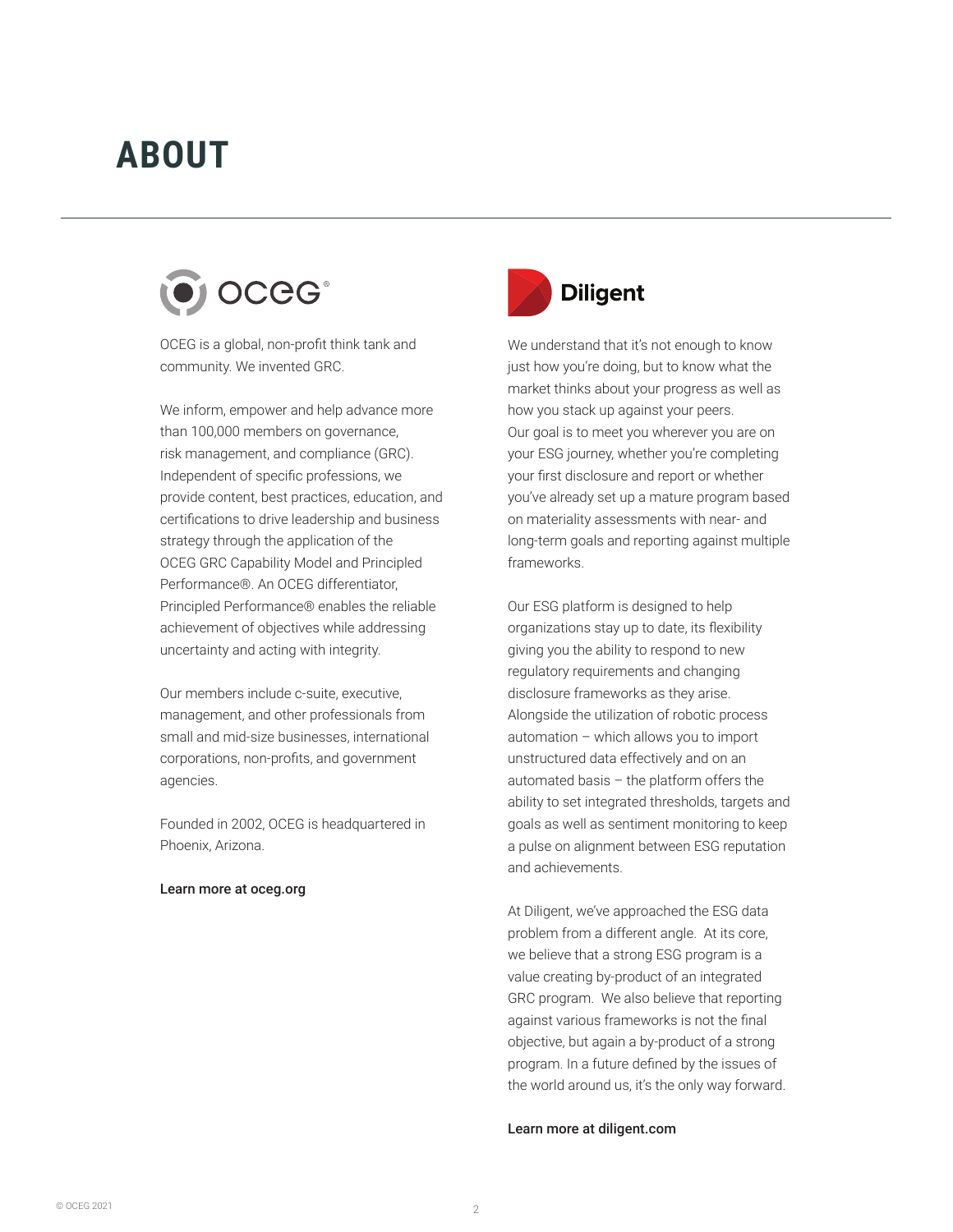# **INSIDE THIS BOOK**

| <b>What is ESG?</b>      |   |
|--------------------------|---|
| <b>About the Survey</b>  | 3 |
| <b>The Current State</b> | 4 |
| <b>ESG Metrics</b>       | 6 |
| <b>ESG Technology</b>    | 8 |
| Conclusion               |   |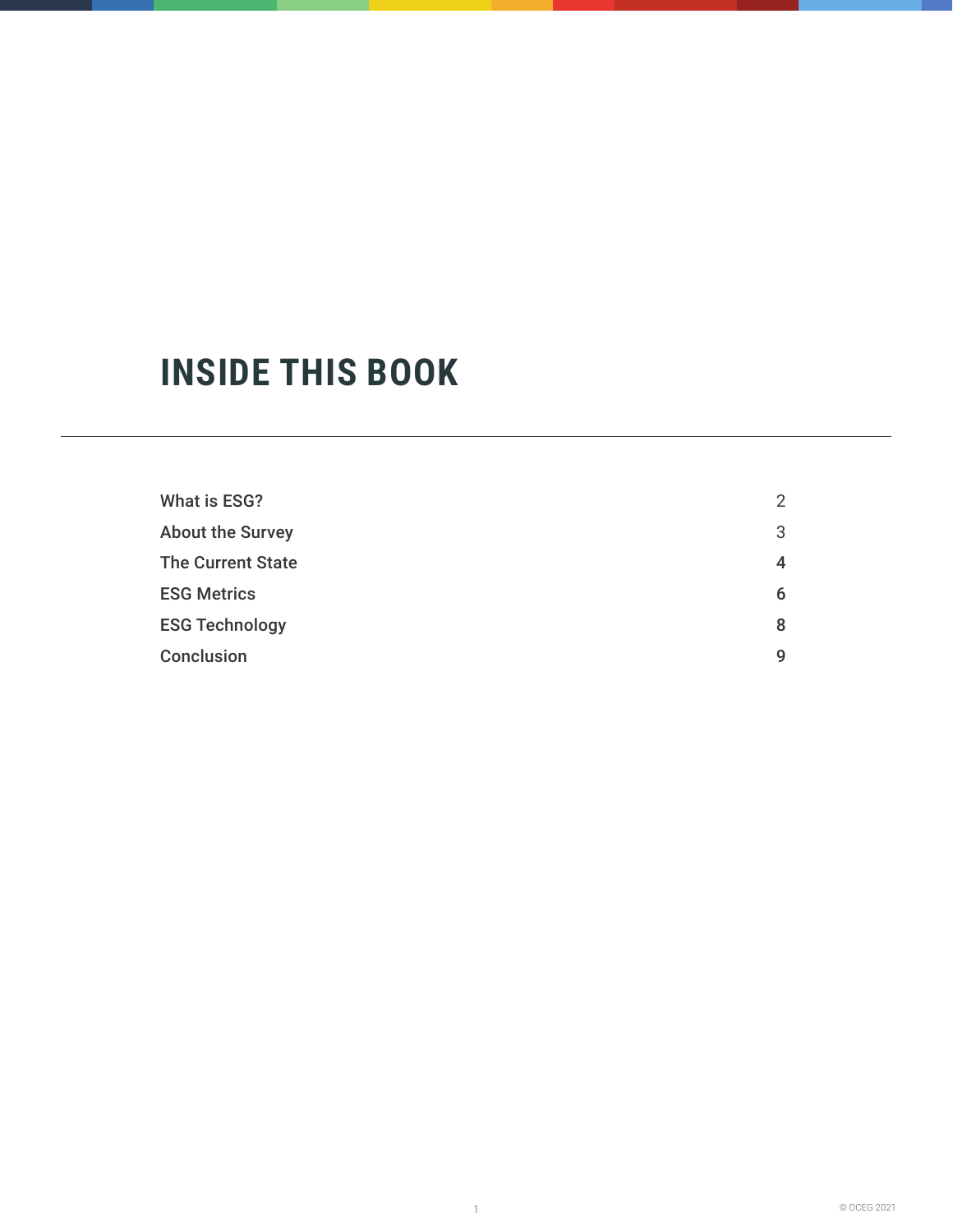## *Thoughts from Diligent*

Now more than ever, a considered approach to ESG is essential for organizations of all sizes. ESG permeates organizations at every level and remains at the top of the agenda for an array of interested (and invested) parties, from shareholders and suppliers to regulators, customers and employees.

As a result of an ongoing global pandemic, continued social justice issues, geopolitical risk, intense regulatory scrutiny and more, the spotlight on ESG remains bright – and will likely continue to get brighter. The findings of this research survey crystallize the thinking around many of these issues and highlights where progress has been made – and where there is still work to be done.

The report makes clear that inbound inquiries around ESG are no longer just coming from customers. Investors are seeking information too. It's clear that companies are now seeing a correlation between a lackadaisical approach to ESG and the impact on investor satisfaction and financial outcomes. The ramifications of a half-hearted attempt to engage with ESG now go far beyond the usual reputational and customer-centric problems of old.

Coupled with that, the lack of confidence in the maturity of ESG programs is striking. When it comes to ESG, data rules. Having systems in place to review data not only helps organizations to map their own progress against goals, but allows them to tackle crucial next steps centered around disclosures and reporting. As the regulatory grip around ESG continues to tighten, establishing and utilizing a mature ESG program is essential for organizations large and small.

Although the report highlights that spending and focus on ESG is increasing – a positive step - almost two thirds (61%) of respondents do not have the necessary software for data collection or analysis. That represents a huge and increasingly brazen risk given the ever-sharpening trajectory of regulatory required disclosure.

ESG data collection can't be an annual exercise anymore. Increasingly the focus is on performance over time and continuous improvement. Looking at ESG data annually is not conducive to this type of progress. Instead, diverse data sets from multiple systems of record with different levels of security and access requirements must be brought together to report in a world where data quality is receiving increased scrutiny.

# **WHAT IS ESG?**

Generally, ESG is used as the acronym for Environmental, Social and Governance factors to consider in investment decisions. It first came into use in 2005, in a report issued by the International Financial Corporation (IFC) of the World Bank as part of the Who Cares Wins conference held that year. This gathering of institutional investors, asset managers, research analysts, consultants and government bodies and regulators set the stage for today's focus on environmental, social and governance (ESG) value drivers in investment management and financial research for long-term growth. As a leading Forbes contributor noted in 2018, looking at ESG factors from a financial relevance perspective, rather than the moral criteria that formed the base of the prior Socially Responsible Investment (SRI) movement, has led to rapid growth in ESG investing, consideration of ESG factors as a part of fiduciary duty, and maturation of ESG investing "to the point where it can greatly accelerate market transformation for the better."

Today, ESG is taking on an even broader role in changing the way businesses operate. Not only are investors interested in how ESG factors are addressed, customers and communities where businesses operate are also driving attention to environmental, social and governance issues.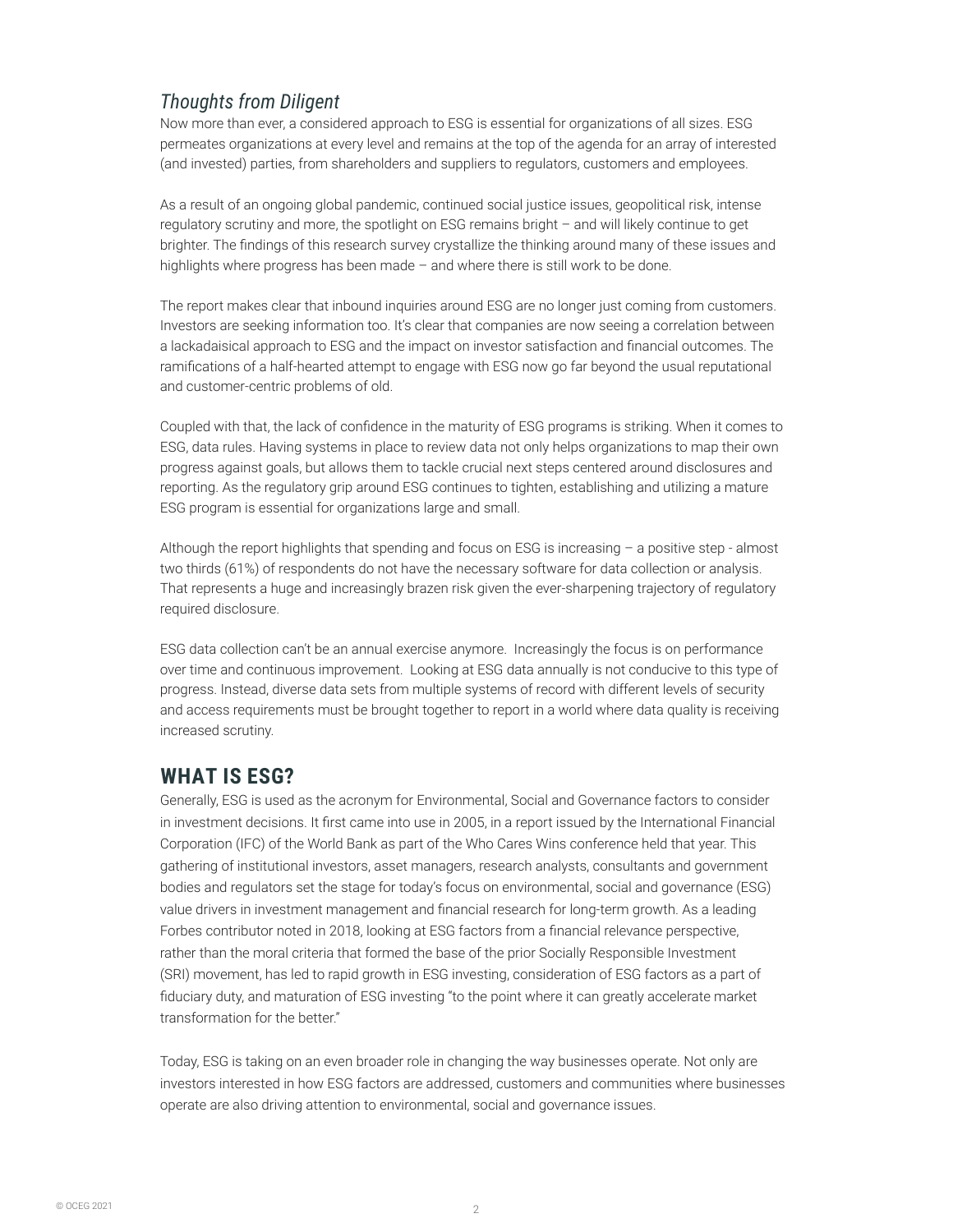Businesses are beginning to see that they can do well while doing right for the societies that support them.

# **ABOUT THE SURVEY**

OCEG and survey sponsor Diligent undertook this survey to assess the current state of ESG planning and activity. We looked at how organizations are addressing Environmental, Social and Governance reporting requirements, who in the organization is involved in managing ESG and how both GRC capabilities and technologies support ESG efforts today.

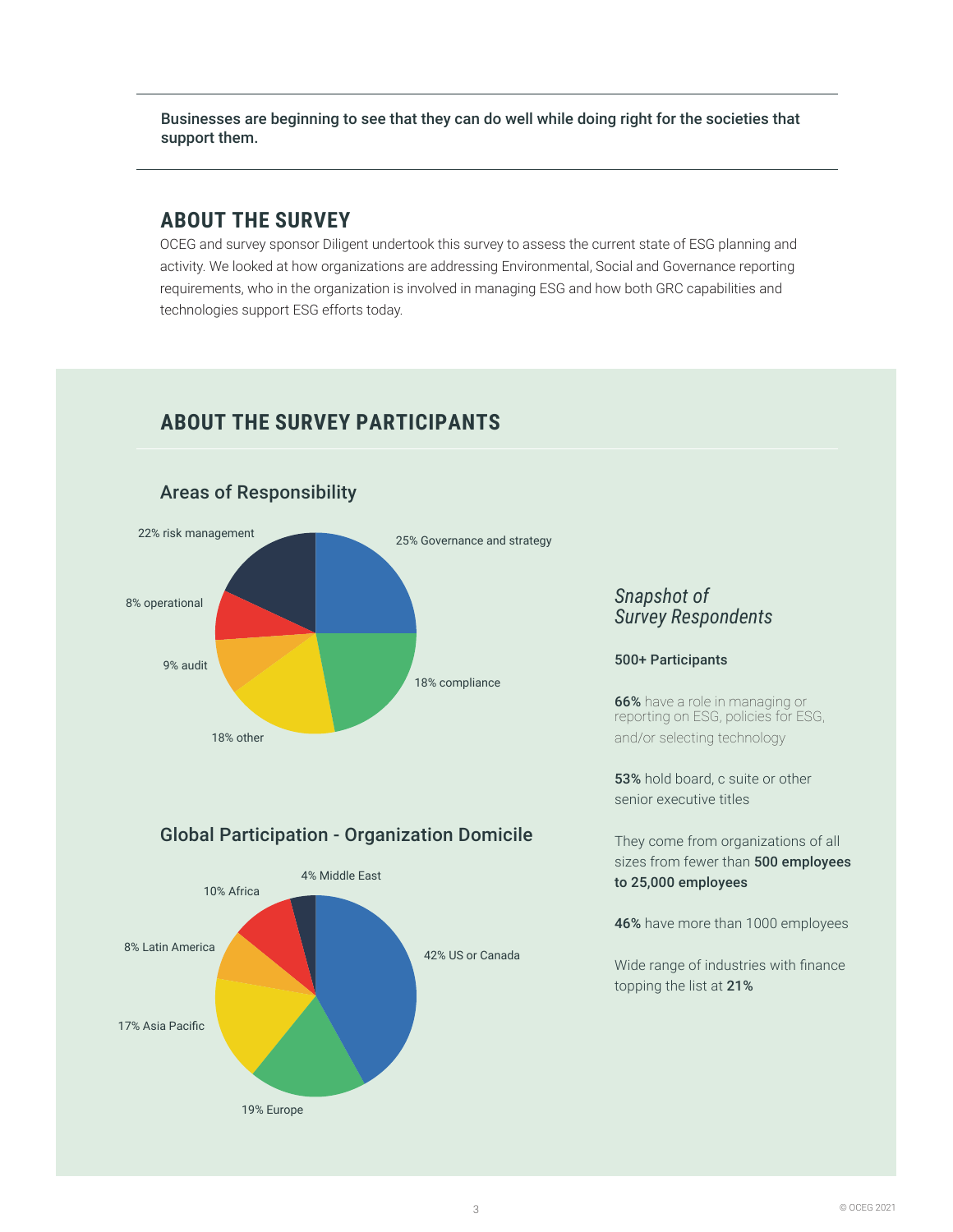# **THE CURRENT STATE**

Stakeholder demand for ESG consideration is quickly expanding and survey participants indicate that they are responding in kind. On the whole, they aren't there yet, but enhanced capabilities for ESG management and reporting are ripe for development. Those who are addressing ESG are relying on multiple frameworks for guidance, with the top three being the Global Reporting Initiative (GRI) at 49%, The Sustainability Accounting Standards Board (SASB) framework at 33% and the World Economic Forum (ESG) at 24%.

# *Formal Program Elements*

Building an ESG capability involves several steps, starting with performance of an assessment of the current ESG related operations, measurements, controls and outcomes. Notably, only 30% indicate having an assessment within the past year, and another 13% note older assessments. This may be because many respondents hadn't yet had a formal, fully integrated ESG program to evaluate. Once an understanding of the current state is clear, a formal ESG program can be established or improved, including a set budget and Key Performance Indicators (KPIs). Survey respondents indicate that development of these capabilities is on the rise.

## Formal documented ESG program



*of respondents are planning KPIs on ESG*

We also asked those with a formal program about budget and 55% report having a structured budget. In addition, 73% of those with a budget indicate it will be increasing this year. This aligns with what we are seeing overall as businesses are finding that their stakeholders beyond the investment community are pushing for more effective ESG efforts.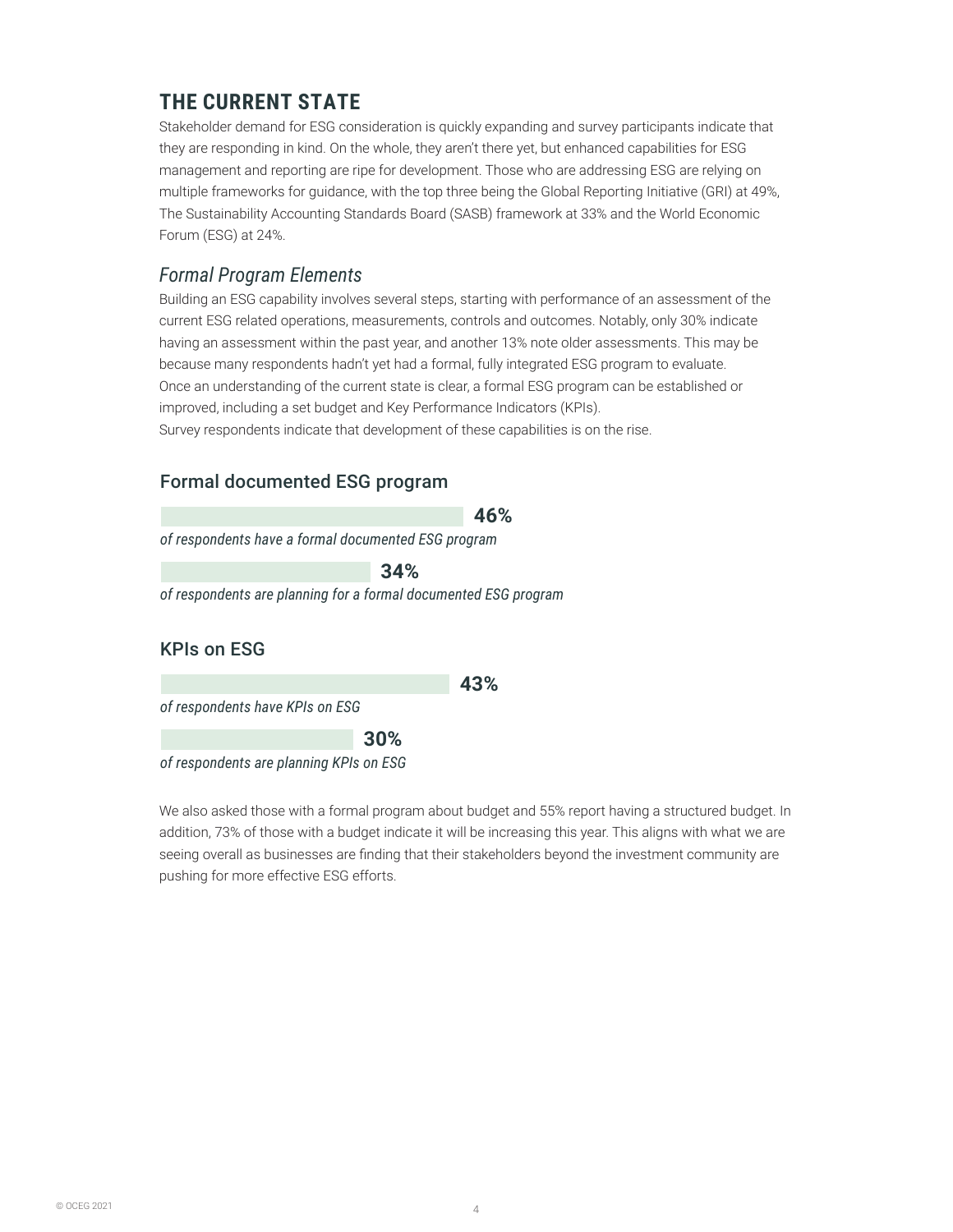# **Lack of Confidence in ESG Maturity**

When we ask about level of confidence that the programs established are mature and well documented, even those with a formal program are less than fully confident.

#### Confidence there is mature, well-documented ESG capability



The lack of confidence may reflect the outcomes of the ESG assessment, where one has been undertaken. It may also arise from weakness in the KPIs and other metrics established for the ESG

Fewer than 10% of respondents indicate they are highly confident in the maturity of their ESG capabilities, with nearly 28% not at all confident in their efforts

#### *Impacts of ESG Interest*

We looked at the outcome of ESG efforts from two perspectives – where inquiries to the business comes from and what impacts are being felt from ESG efforts or lack thereof. With regard to ESG inquiries, we might have thought that the highest number would be from investors and that virtually every business would have those questions. Instead, the highest level of inquiries is reported to be from customers (51.4%) with investors second (44%). Nearly 27% report no ESG inquiries.



#### Inbound ESG Questions or Requests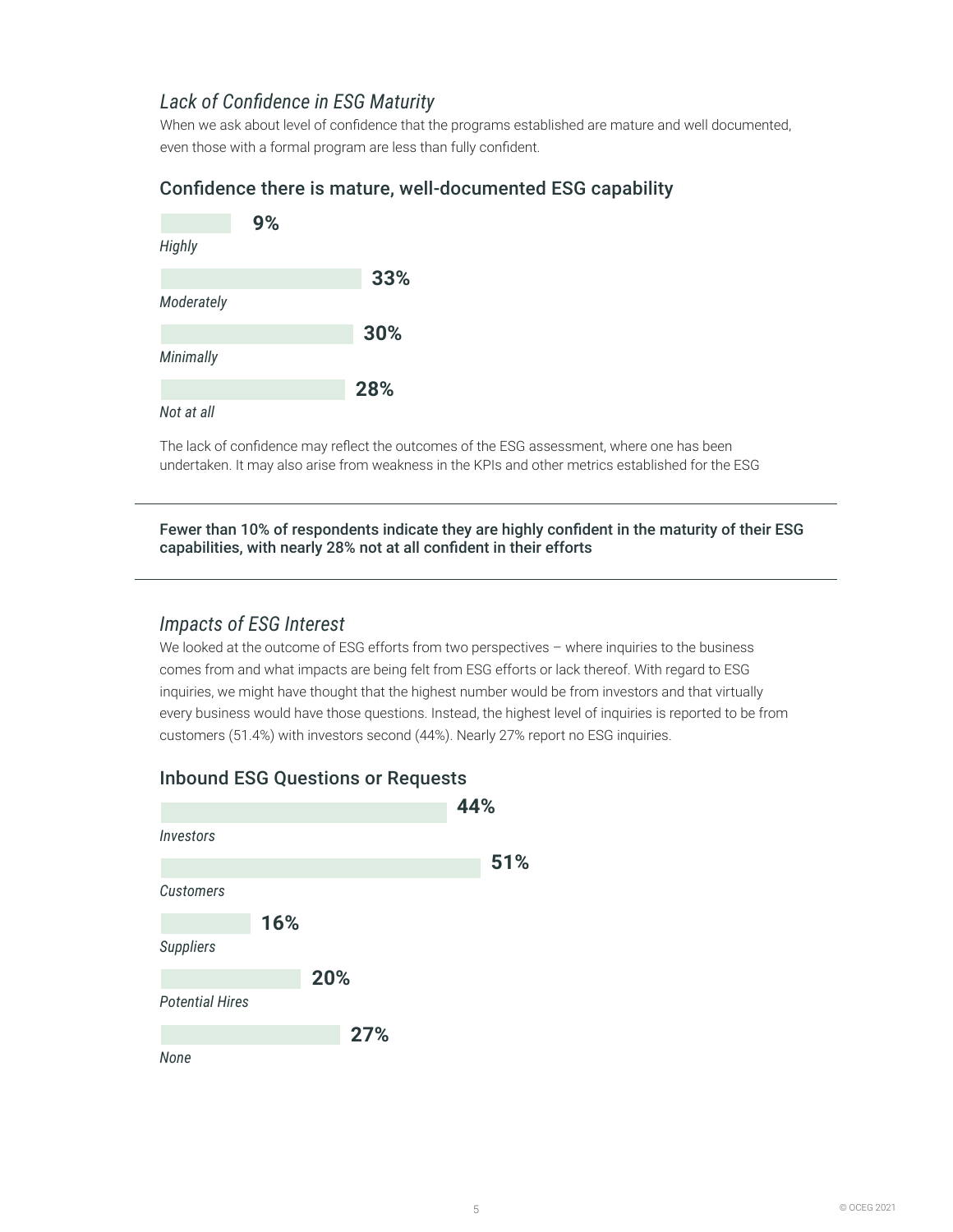Similarly, customer and employee satisfaction edge out investor satisfaction and financial outcomes as areas affected by ESG efforts, with brand and reputation topping the list of affected areas.

#### Areas of ESG Impact



The relationship between these different areas of impact is symbiotic, they do not stand alone. Customer satisfaction impacts investment decisions. Both customer and employee satisfaction affect brand and reputation. Financial outcomes tie to both customers and investors. Overall, whichever is currently "in the lead" as reported, ESG impacts will continue to grow both positively as businesses make their ESG efforts more visible and negatively as ESG related failures in aspects of environmental and social concern occur

# **ESG METRICS**

Approximately 50% of respondents indicate that their businesses publish ESG metrics, but only 12% do so as part of an integrated ESG report. A larger number (30%) do so within a sustainability report and the rest use a different format. Notably, most sustainability reports would not address the governance aspects of ESG and many would only consider environmental aspects. This indicates an area in need of maturation, both in terms of metrics collected and form of reporting. Having clear and complete ESG metrics is important as more and more investors are considering them in making investment decisions. Even within our survey, 56% report that some or all of their investors consider ESG metrics.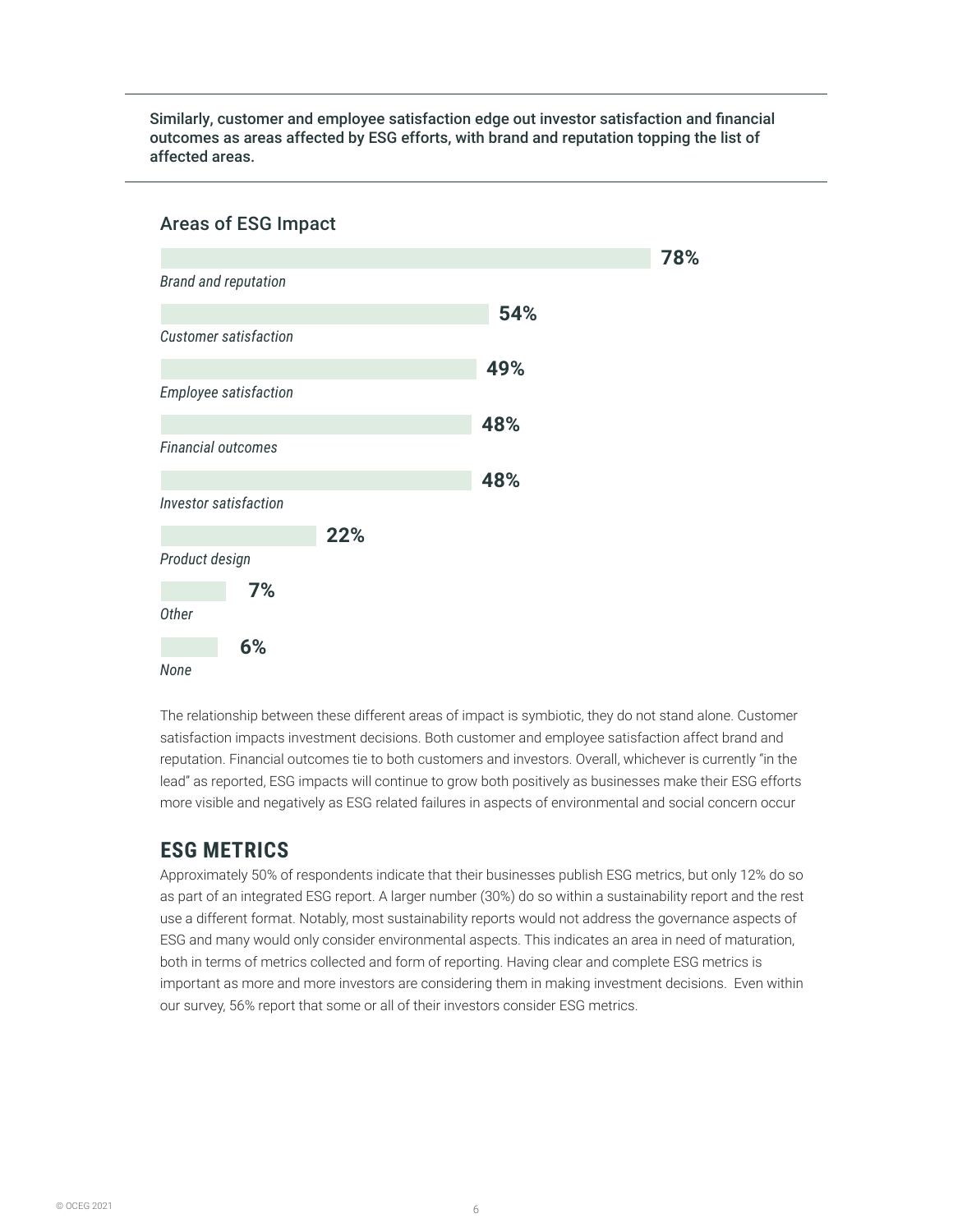# Formal KPIs aligned to ESG focus areas

|                                                | 32% |     |  |  |  |  |
|------------------------------------------------|-----|-----|--|--|--|--|
| Yes for some                                   |     |     |  |  |  |  |
|                                                | 30% |     |  |  |  |  |
| No but planning to implement                   |     |     |  |  |  |  |
|                                                | 27% |     |  |  |  |  |
| No                                             |     |     |  |  |  |  |
| 11%                                            |     |     |  |  |  |  |
| Yes for all                                    |     |     |  |  |  |  |
| <b>ESG Metrics are considered by investors</b> |     |     |  |  |  |  |
| 9%                                             |     |     |  |  |  |  |
| Yes for all investors                          |     |     |  |  |  |  |
|                                                |     | 48% |  |  |  |  |
| Yes for some investors                         |     |     |  |  |  |  |

*No*

Interestingly, more respondents indicate that their own businesses use ESG metrics when making decisions about investments or evaluating vendors and suppliers.

**64%**

# ESG metrics considered in investment decisions

|                                                                        | 20% |     |
|------------------------------------------------------------------------|-----|-----|
| Yes for all investments                                                |     |     |
|                                                                        |     | 52% |
| Yes for some investments                                               |     |     |
|                                                                        | 28% |     |
| No                                                                     |     |     |
|                                                                        |     |     |
| ESG metrics considered for vendors and suppliers<br>14%<br>Yes for all |     |     |
|                                                                        |     |     |
|                                                                        |     | 49% |
| Yes for some categories                                                |     |     |
|                                                                        | 37% |     |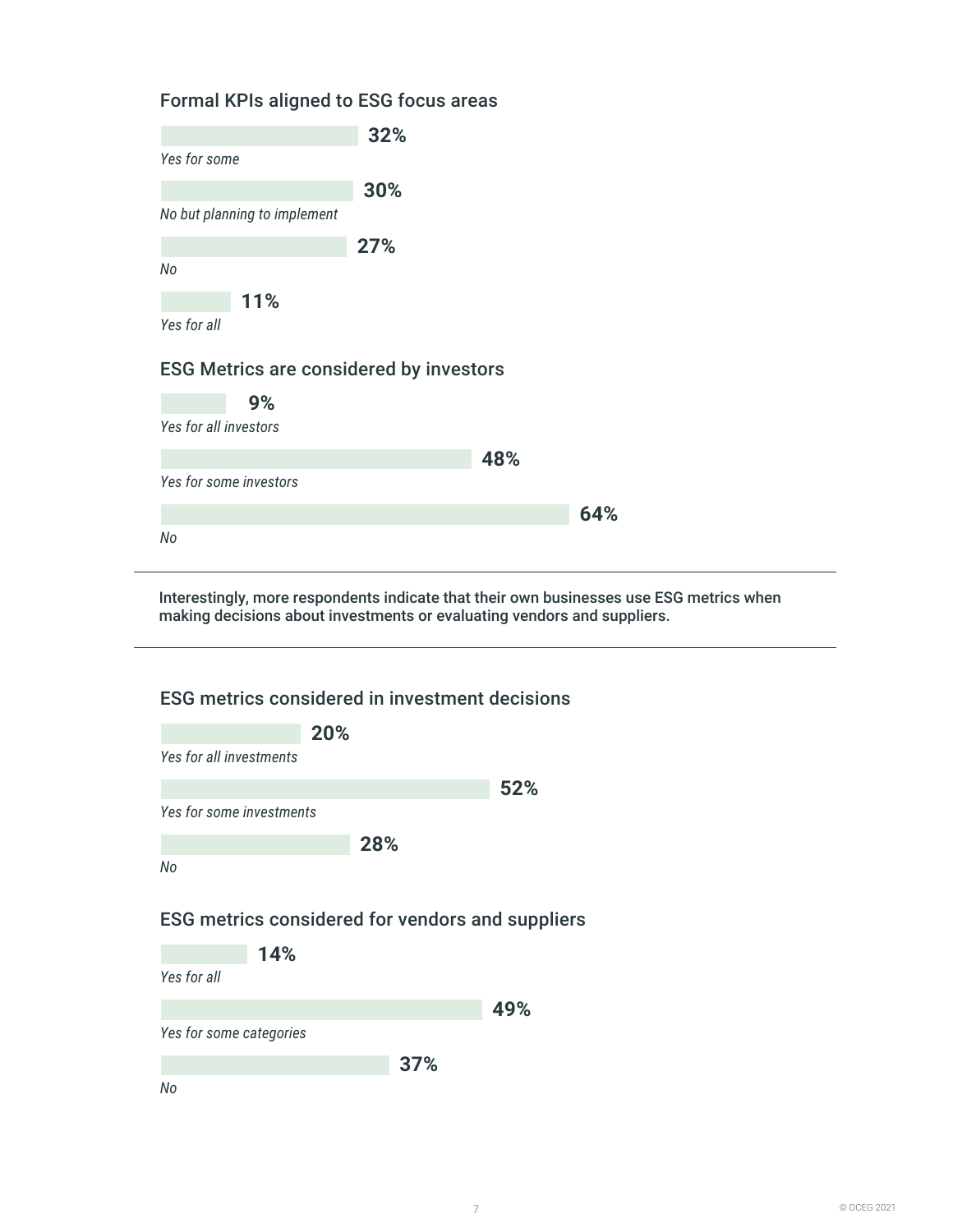An area where reliance on ESG metrics is on the rise is compensation. More than 50% indicate that ESG metrics are considered in executive team compensation or is in the planning stage. Consideration for employee compensation is also underway or planned.

#### ESG metrics considered for executive compensation

|                                                   | 20% |     |     |     |
|---------------------------------------------------|-----|-----|-----|-----|
| Yes                                               |     |     |     |     |
|                                                   |     | 32% |     |     |
| No but planning to do so                          |     |     |     |     |
|                                                   |     |     | 48% |     |
| No                                                |     |     |     |     |
| ESG metrics considered for employee compensation  |     |     |     |     |
| 10%                                               |     |     |     |     |
| Yes for all levels of employees in relevant roles |     |     |     |     |
| 7%                                                |     |     |     |     |
| Yes for directors and managers                    |     |     |     |     |
|                                                   |     | 27% |     |     |
| No but planning to do so in some way              |     |     |     |     |
|                                                   |     |     |     | 57% |
| No                                                |     |     |     |     |

# **ESG TECHNOLOGY**

The last area of inquiry in the survey addresses the use of technology for ESG data collection, analysis and reporting. Respondents indicate that their use of technology for ESG is not well developed yet, with only 10% applying technology comprehensively and another 30% doing so for only some aspects of ESG. More than 60% are not applying technology for these efforts at all.

## Currently using software for esg data collection, analysis and reporting



The maturing of ESG efforts and reporting will depend on application of software designed for this purpose. The effort required to collect, standardize, consolidate and analyze ESG data without the use of suitable technology will be too time consuming and likely too inaccurate to be reliable for reporting purposes.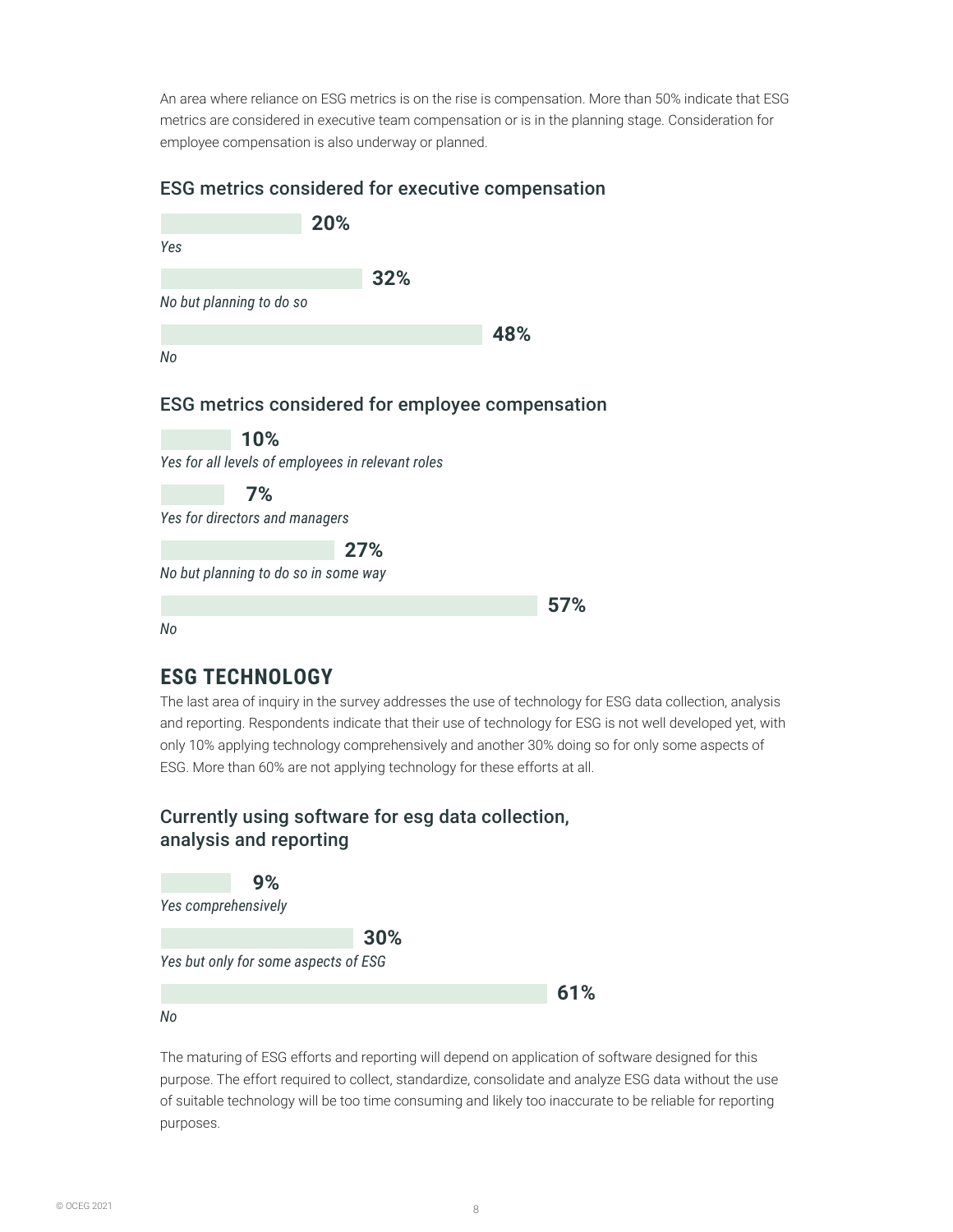# **CONCLUSION**

So, where does this leave us? Organizations must realize that – in a landscape marked by heightened regulatory and investor scrutiny - information is the fuel which drives a mature ESG program forward. They must ensure that they have the systems in place to collect, aggregate and review data, allowing them to both map progress against their own goals and tackle crucial next steps centered around disclosures and reporting.

ESG data collection comes with a variety of challenges, like changing regulations and requirements, the lack of a single reporting standard and numerous reporting methodologies – as we saw in the survey, where respondents report relying on multiple frameworks for guidance.

Looking toward next steps, those responsible for ESG on the frontline must embrace its ability to bring together diverse data sets from multiple systems of record with different levels of security and access requirements. The effort required to collect, standardize, consolidate and analyze ESG data means a flexible technology platform will soon be a requirement for timely and accurate reporting.

Ultimately, these disclosures are just the beginning. Once an organization uses its ESG data to understand its current state, it can establish or improve a formal ESG program, with a set budget and KPIs. As ESG moves away from a box checking exercise towards legal requirement, organizations need to be certain they have the structures and processes in place to allow them not only to comply, but to thrive.